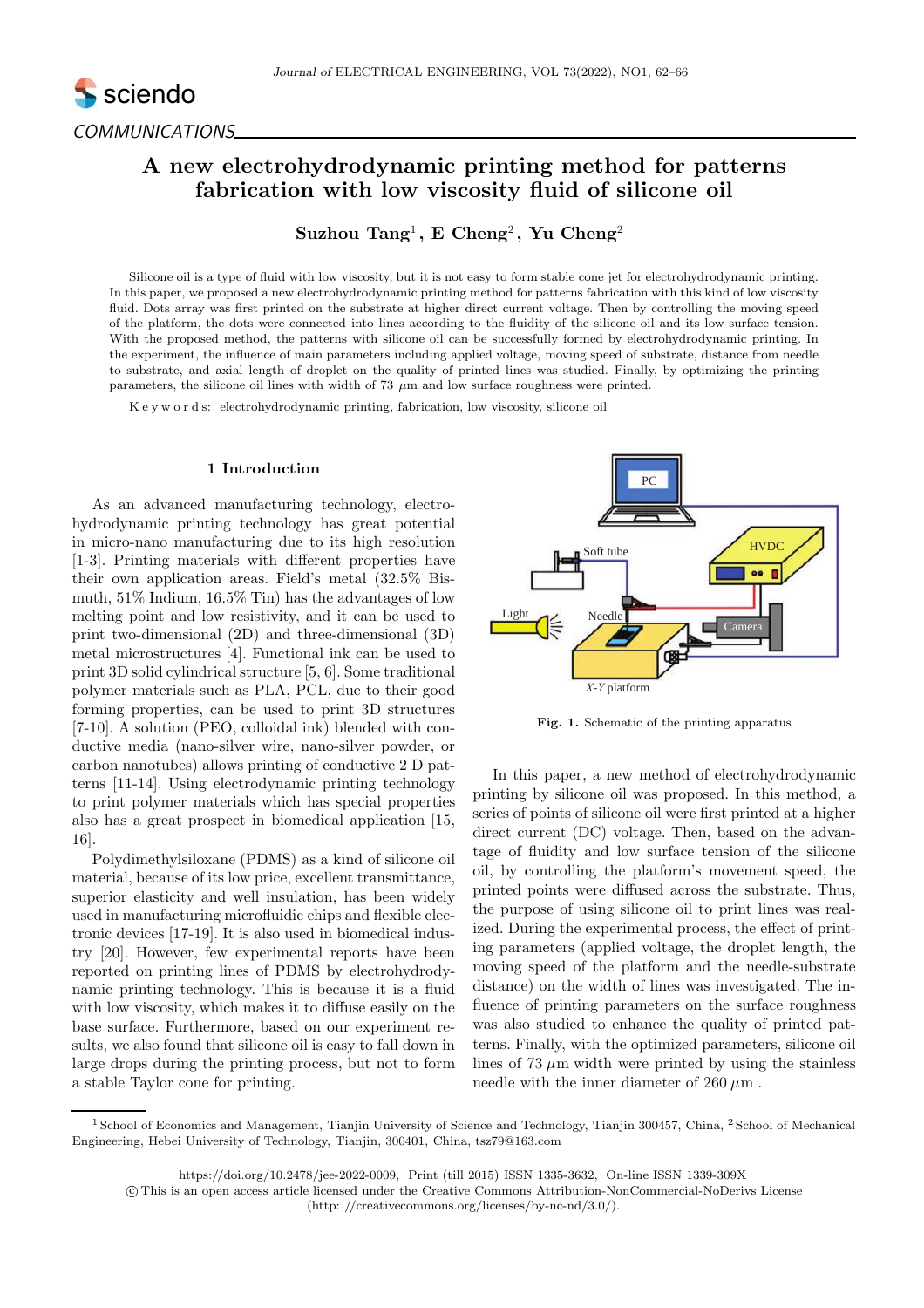

Fig. 2. Intermittent cone jet of silicone oil

#### 2 Experimental details

## 2.1 Apparatus and material of printing

The experimental apparatus used for our work is shown in Fig. 1. It consists of a high DC voltage power supply, a syringe pump, a microscope, and a computercontrolled X-Y movement stage. The high voltage direct current (HVDC) power supply was used to provide an electric field between the needle and the substrate. The syringe pump was used for micro-feed of silicone oil during the printing process. The microscope was used to observe the morphology of the liquid droplets on the tip of the needle.

In the experiment, the printing material was silicone oil, purchased from Dongguan Huachuang Chemical Company. The substrate material was glass slide (7101P).

#### 2.2 Experimental process

In the experiment, a high voltage was applied between the needle and the substrate, and then the silicone oil was slowly extruded from the needle by the syringe pump. The feeding of syringe pump should be stopped when a larger silicone oil droplet was accumulated at the tip of the injection needle. Due to the electric field force and the hysteresis effect of the silicone oil in the soft tube, the droplet at the tip of the needle will continue to grow. After the droplet volume and droplet axial length are stable, other working parameters were adjusted to preset values for printing experiment.

## 3 Results and discussions

In our work, silicone oil with viscosity of 500 cs was selected as the printing material. The effect of the applied voltage, the needle-substrate distance, the volume of the droplet, and the platform moving speed on the width and surface roughness of the printed lines was studied by experiment.

In the experimental process, by using a higher DC voltage, a series of silicone oil points were printed, and then the silicon oil would diffuse on the substrate with the characteristics of low surface tension. Meanwhile, by controlling the moving speed of the platform, these series of printed points were connected to a line. Thus, the process of printing lines by using silicon oil was complete.

In the experiment, when the droplets at the tip of the needle were stabilized, a high voltage was applied. Then, intermittent jet would be generated at the tip of the needle, and a series of points will be printed, as shown in Fig. 2. But stable and continuous cone jet can not be produced. This is because an applied voltage induces charges on the surface of the droplet at the tip of the needle, and creates an external electric field. At this time, the cone jet is generated at the needle tip and it is stretched under the applied voltage. However, due to the low viscosity of silicone oil, the cone jet can not withstand the tensile force. Therefore, the silicon oil can only form intermittent jet at the tip of the needle, but can not form a stable cone jet.

#### 3.1 Analysis of applied voltage on printed lines quality

During the printing process, the applied voltage, the needle-substrate distance, the axial droplet length, and the platform moving speed are four major factors which have significant influence on the printing patterns quality of silicone oil. First, the effect of the applied voltage on printed structures of silicone oil was investigated. Except for the applied voltage, the other main working parameters were set to constant values. The speed of platform movement was set to 300  $\mu$ m/s. The droplet length was 0.5 mm, and the distance from the needle to the substrate was 1mm.



Fig. 3. Micrographs showing the printed patterns at different applied voltages

Figure 3 shows the experimental results when the applied voltage was increased from 3000 V to 5000 V with an interval of 500 V . Figure 4 shows the relationship between the applied voltage and the width of printed lines. It can be seen from Fig. 4 that the width of the lines significantly decreases when the applied voltage increases from 3000 V to 4500 V . As the applied voltage continuously increased from 4500 V to 5000 V, there is only a moderate width decrease, but the roughness of the printed lines was increased obviously as shown in Fig. 3. This is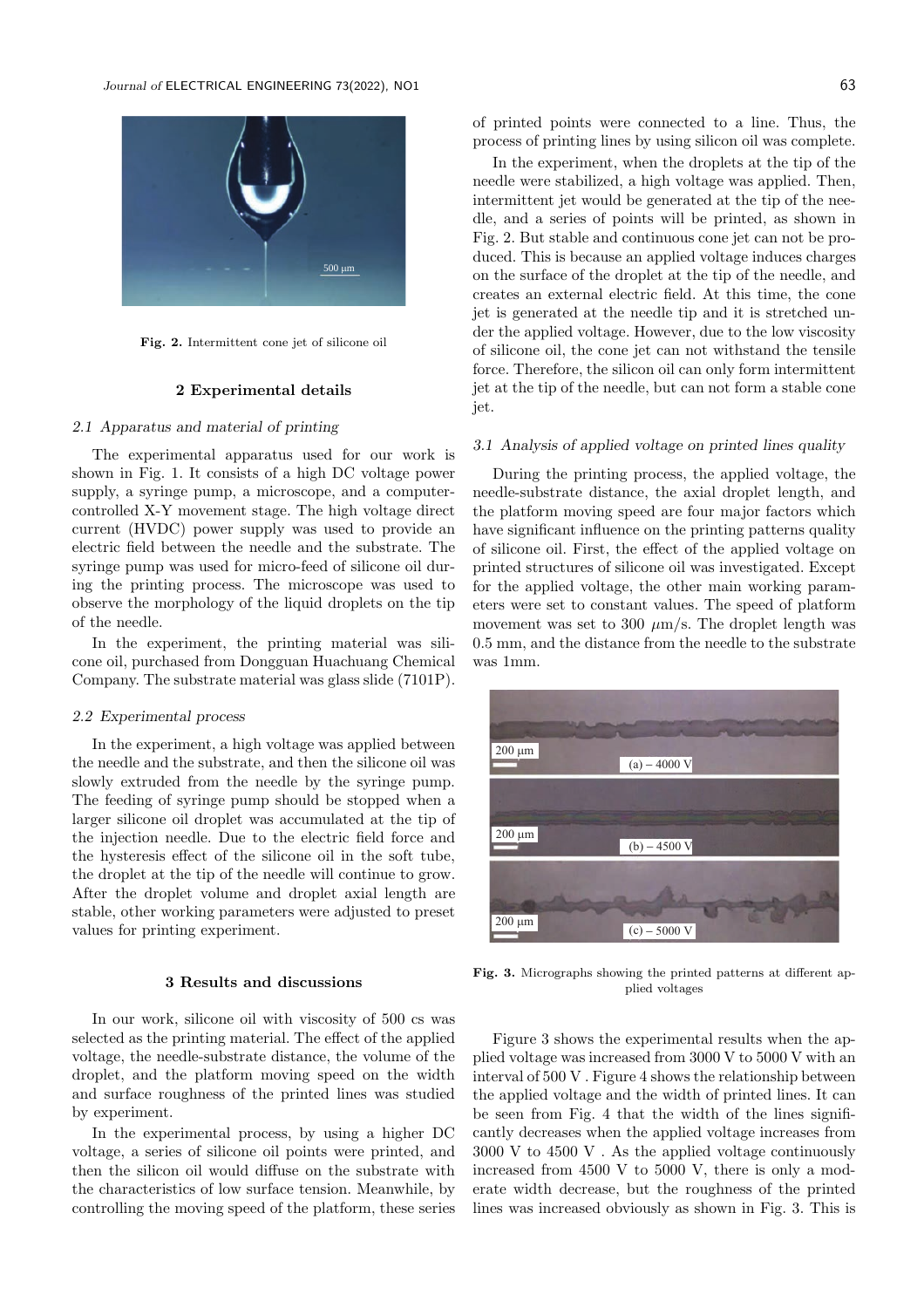

Fig. 4. The relationship between the applied voltage and the width of printed lines

because as the voltage increases from 3000 V to 4500 V, the volume of the dripping droplet decreases, and the frequency at which it drops increases. The smaller dripping droplet volume reduces the width of the printed line. The larger droplet dropping frequency increases the number of printed silicone oil points per unit length and reduces the surface roughness of silicone oil lines finally printed.

However, when the voltage rises to 5000 V, the silicone oil droplets at the tip of the needle become unstable because of the higher voltage. So the dripping droplets that fall down are also unstable. Thus, the printed dots are unable to connect into lines and make the surface roughness become worse. According to the analysis above, we can conclude that the best applied voltage for printing is 4500V.

## 3.2 Influence of droplet axial length on the printed lines quality

In addition to the applied voltage, the droplet axial length at the tip of the needle also plays an important role in the printing process.

Figure 5 shows the experimental results when the droplet axial length ranged from 0.3 mm to 0.7 mm at a constant applied voltage 4500 V, a platform moving speed 300  $\mu$ m/s, and a needle- substrate distance 1 mm. It was observed from Fig. 5 that the width of the printed lines decreases first and then increases when the droplet axial length increases from 0.3 mm to 0.7 mm. The reason for this phenomenon is that when the droplet axial length is 0.3 mm, the droplet volume is smaller, and the printing process is very unstable. But when the droplet axial length is 0.7 mm, the droplet is closer to the substrate. As a result, the droplet is subjected to an increased electric field force, which also makes the printing process unstable. As the printing process is unstable, it will leads to an increase in line width and surface roughness inevitably. Besides, as the droplet axial length is 0.3 mm, 0.5 mm and 0.7 mm, the corresponding microscope image of the experimental results is shown in Fig. 6. It can be clearly seen that compared with the droplet axis length of 0.3 mm and 0.9 mm, when the droplet length is 0.5 mm, the continuity and surface roughness of the printed line are relatively better. Moreover, when the length of the droplet is 0.9 mm, the droplet was easy to be broken and appeared multi-jet phenomenon. Thus, the axial length 0.9 mm of the droplet can not be used for printing. It can be concluded from the above analysis that 0.5 mm is the appropriate axial length of droplet.



Fig. 5. The influence of droplet axial length on the width of printed lines



Fig. 6. Micrographs showing the printed patterns at different axial lengths

## 3.3 Effect of needle-substrate distance on the printed lines quality

The distance from the needle tip to substrate is also an important parameter in the printing process. The impact of this parameter was investigated. In the experiment, the applied voltage and droplet length were set to 4500 V and 0.5 mm respectively, which were optimized according to the previous experiment. The moving speed of the platform was set to 300  $\mu$ m /s. Fig. 7 shows the experimental results when the distance from the needle tip to substrate ranged from 0.8mm to 1.4 mm.

As shown in Fig. 8, the printed line width increases as the needle-substrate distance increases from 0.8 mm to 1.4 mm . This is because as the distance between the needle and the substrate increases, the strength of the electric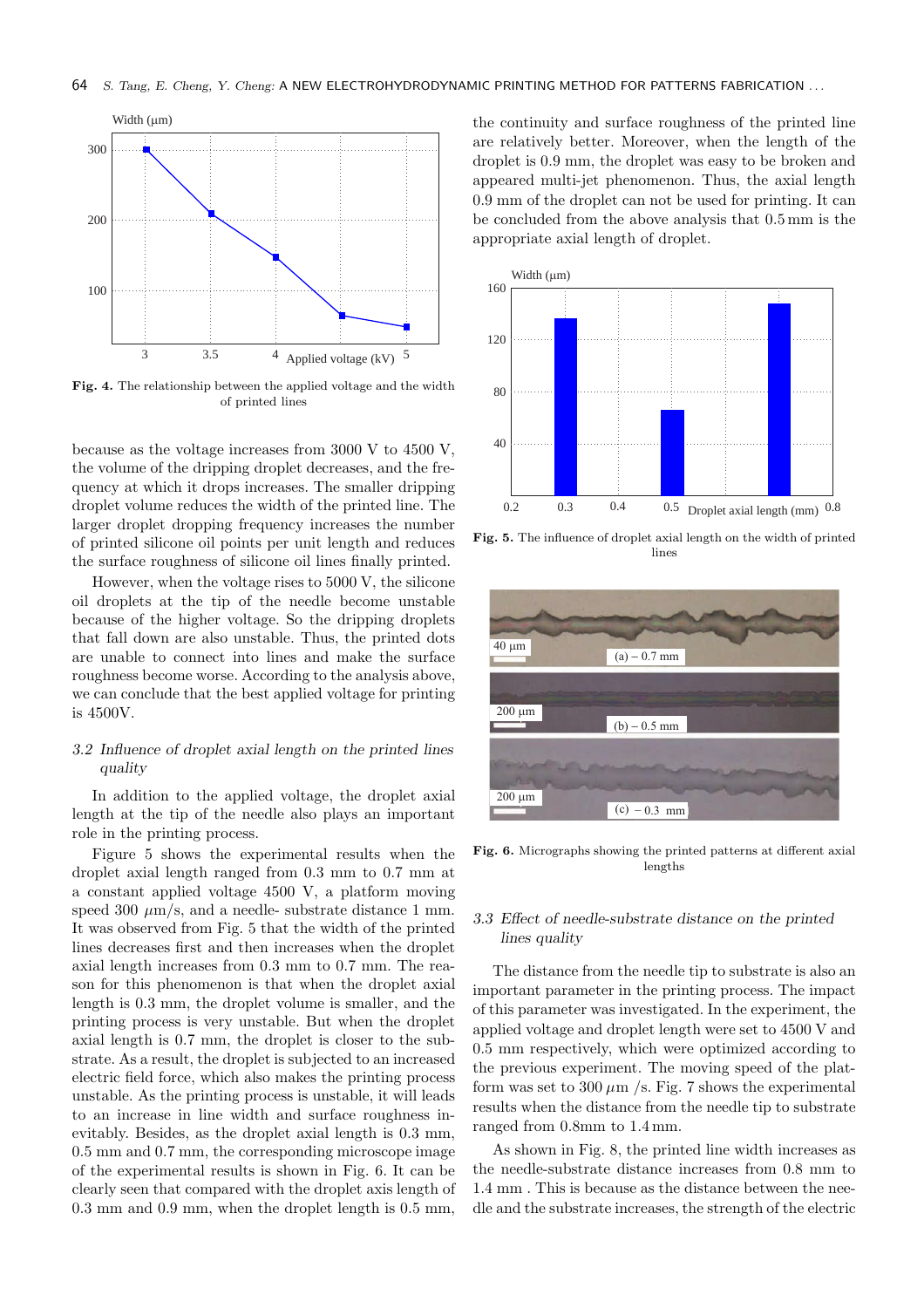

Fig. 7. Micrographs showing the printed patterns at different needle-substrate distance

field between them decreases. Therefore, the electric field force acted on the droplet decreases. Consequently, the dropping volume of droplet increases. Thus, the printed line width becomes wider. When the distance between the needle and the substrate is smaller, the droplet will easy to break. According to the analysis above, we can conclude that the best distance from the needle tip to substrate is 1mm.



Fig. 8. The effect of needle-substrate distance on the printed line width

## 3.4 Optimization the parameter for the moving speed of the platform

The moving speed of the platform also has a considerable influence in the printed process. For optimizing this parameter, the effect of this parameter on the printed line quality was investigated. The applied voltage, droplet length and the needle-substrate distance were kept constant at 4500 V, 0.5 mm and 1 mm, respectively. Fig. 9 shows the experimental results when the moving speed of the platform ranged from 100  $\mu$ m/s to 500  $\mu$ m/s. It can be seen that as the moving speed of the platform increases, the width of the printed lines gradually decreases. This is because the silicone oil lines are connected by the silicone oil points, and when the moving speed of the platform is reduced, the printed points become dense. Thus, the continuity of the printed line is better, but the line width is larger. When the platform moves faster, the printed silicone oil points become sparse. Therefore, the line width is smaller but the continuity of the printed line becomes worse. When the moving speed of the platform is increased to 400  $\mu$ m/s or 500  $\mu$ m/s, the continuity of the printed lines and surface roughness of patterns is not well, as shown in Fig. 10.

The final optimized printing parameters for patterns fabrication are the applied voltage of 4500 V, needlesubstrate distance of 1 mm, droplet axial length of 0.5 mm, and platform moving speed  $300 \mu m/s$ .



Fig. 9. The effect of moving speed of platform on the printed line width



Fig. 10. Micrographs showing the printed patterns at different platform moving speed